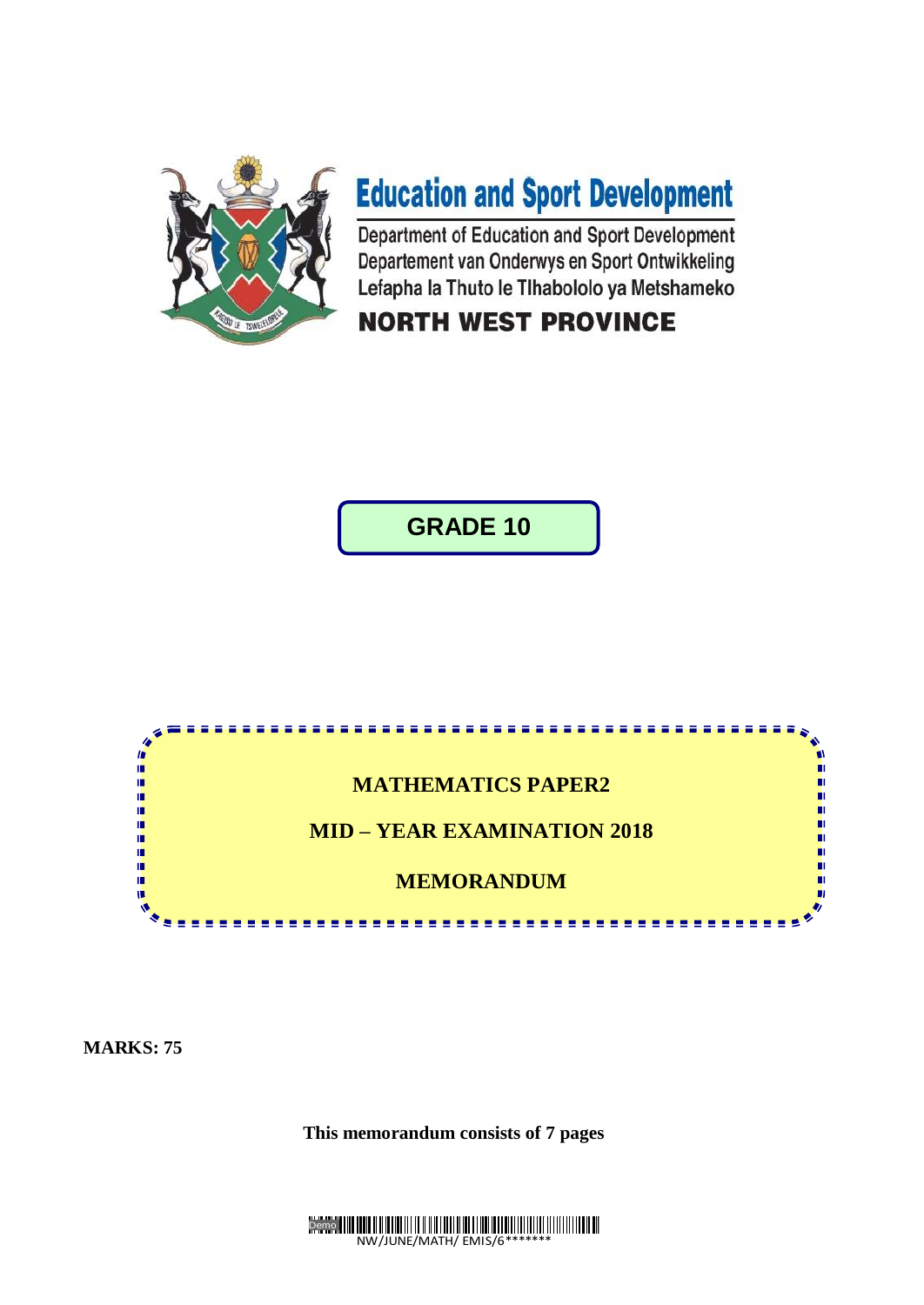| $\overline{1.1}$ | $\sin\theta$ + sec $\alpha$                                                                       |                                                                                                                                                   |        |
|------------------|---------------------------------------------------------------------------------------------------|---------------------------------------------------------------------------------------------------------------------------------------------------|--------|
|                  | $=$ sin 47,5° + sec 50,3°                                                                         | $\checkmark$ substitution                                                                                                                         |        |
|                  | $= \sin 47.5^{\circ} + \frac{1}{\cos 50.3^{\circ}}$                                               |                                                                                                                                                   |        |
|                  | $= 2.30$                                                                                          | $\sqrt{\frac{1}{\cos 50,3^{\circ}}}$                                                                                                              |        |
|                  |                                                                                                   |                                                                                                                                                   |        |
|                  | <b>ANSWER ONLY: Full marks</b>                                                                    | $\checkmark$ answer                                                                                                                               |        |
|                  |                                                                                                   |                                                                                                                                                   | (3)    |
| 1.2.1            | $2\sin x = 2$                                                                                     |                                                                                                                                                   |        |
|                  | $\sin x = 1$                                                                                      | $\checkmark$ division by 2<br>$\checkmark$ answer                                                                                                 |        |
|                  | $x = 90^\circ$                                                                                    |                                                                                                                                                   | (2)    |
| 1.2.2            | $\cos(x-11^{\circ})+1=1,79^{\circ}$                                                               |                                                                                                                                                   |        |
|                  | $cos(x - 11^{\circ}) = 0.79^{\circ}$                                                              | $\checkmark$ transposing                                                                                                                          |        |
|                  | $x - 11^{\circ} = 37,8144^{\circ}$                                                                | $\checkmark$ simplification<br>$\checkmark$ answer                                                                                                |        |
|                  | $x = 48.81^{\circ}$                                                                               |                                                                                                                                                   | (3)    |
| 1.3.1            | $\sqrt{24 + \tan^2 45^\circ}$                                                                     | $\checkmark$ 1                                                                                                                                    |        |
|                  | $=\sqrt{24+1}$                                                                                    | $\checkmark$ answer                                                                                                                               |        |
|                  | $= 5$                                                                                             |                                                                                                                                                   | (2)    |
| 1.3.2            | sin 60° sec60° cot30°                                                                             |                                                                                                                                                   |        |
|                  | $\sin 45^\circ$                                                                                   |                                                                                                                                                   |        |
|                  |                                                                                                   |                                                                                                                                                   |        |
|                  |                                                                                                   |                                                                                                                                                   |        |
|                  |                                                                                                   |                                                                                                                                                   |        |
|                  | $rac{\frac{\sqrt{3}}{2} \cdot 2 \cdot \sqrt{3}}{\frac{\sqrt{2}}{2}}$<br>6<br>$\frac{6}{\sqrt{3}}$ | $\begin{array}{r} \n\sqrt{3} \\ \sqrt{2} \\ \sqrt{2} \\ \sqrt{\sqrt{3}} \\ \sqrt{\frac{1}{\sqrt{2}}} \text{ or } \frac{\sqrt{2}}{2}\n\end{array}$ |        |
|                  |                                                                                                   | $\checkmark$ answer                                                                                                                               |        |
|                  |                                                                                                   |                                                                                                                                                   | (5)    |
|                  |                                                                                                   |                                                                                                                                                   | $[15]$ |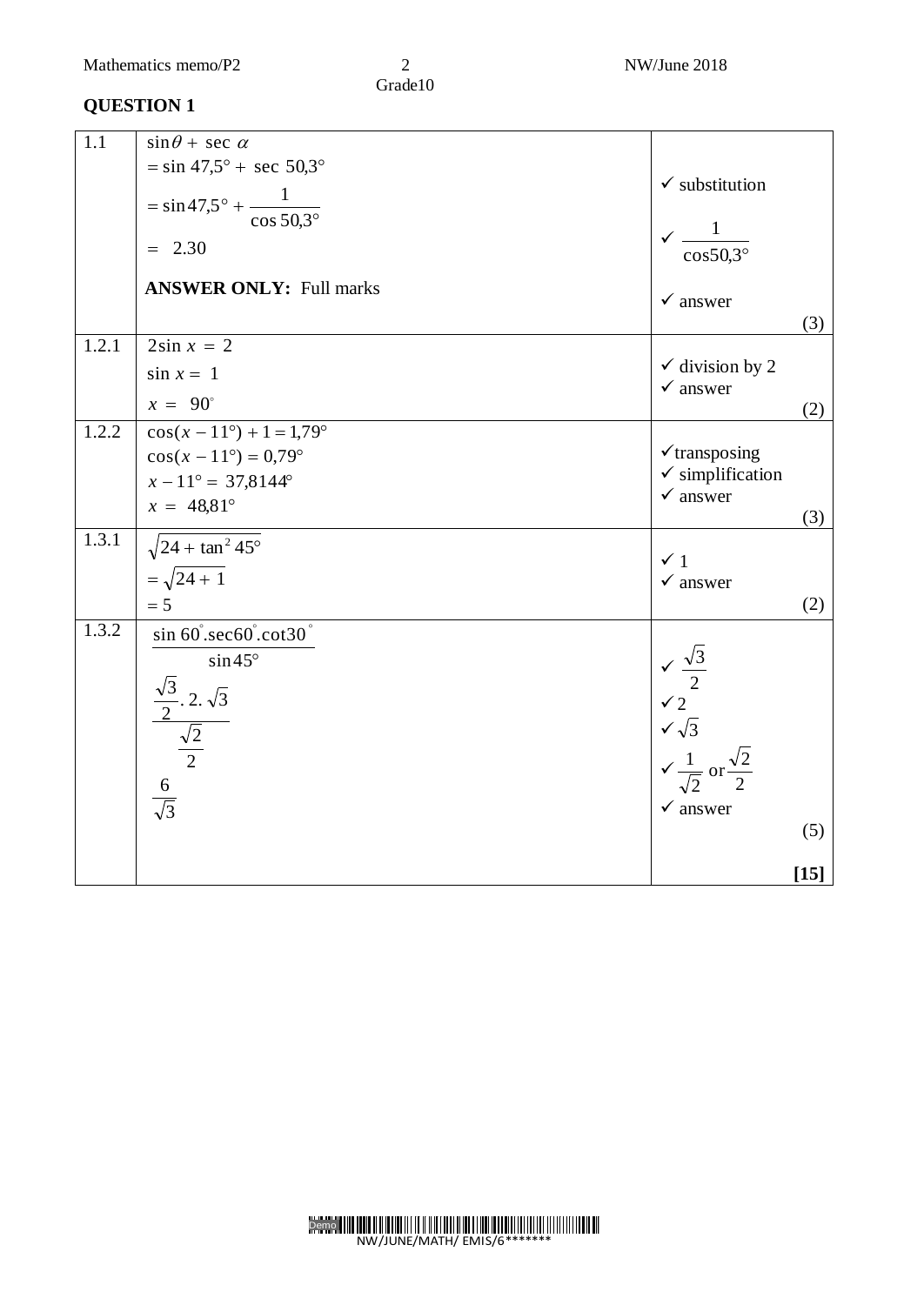#### **QUESTION 2**





Demo<sup>|</sup> NW/JUNE/MATH/ EMIS/6\*\*\*\*\*\*\*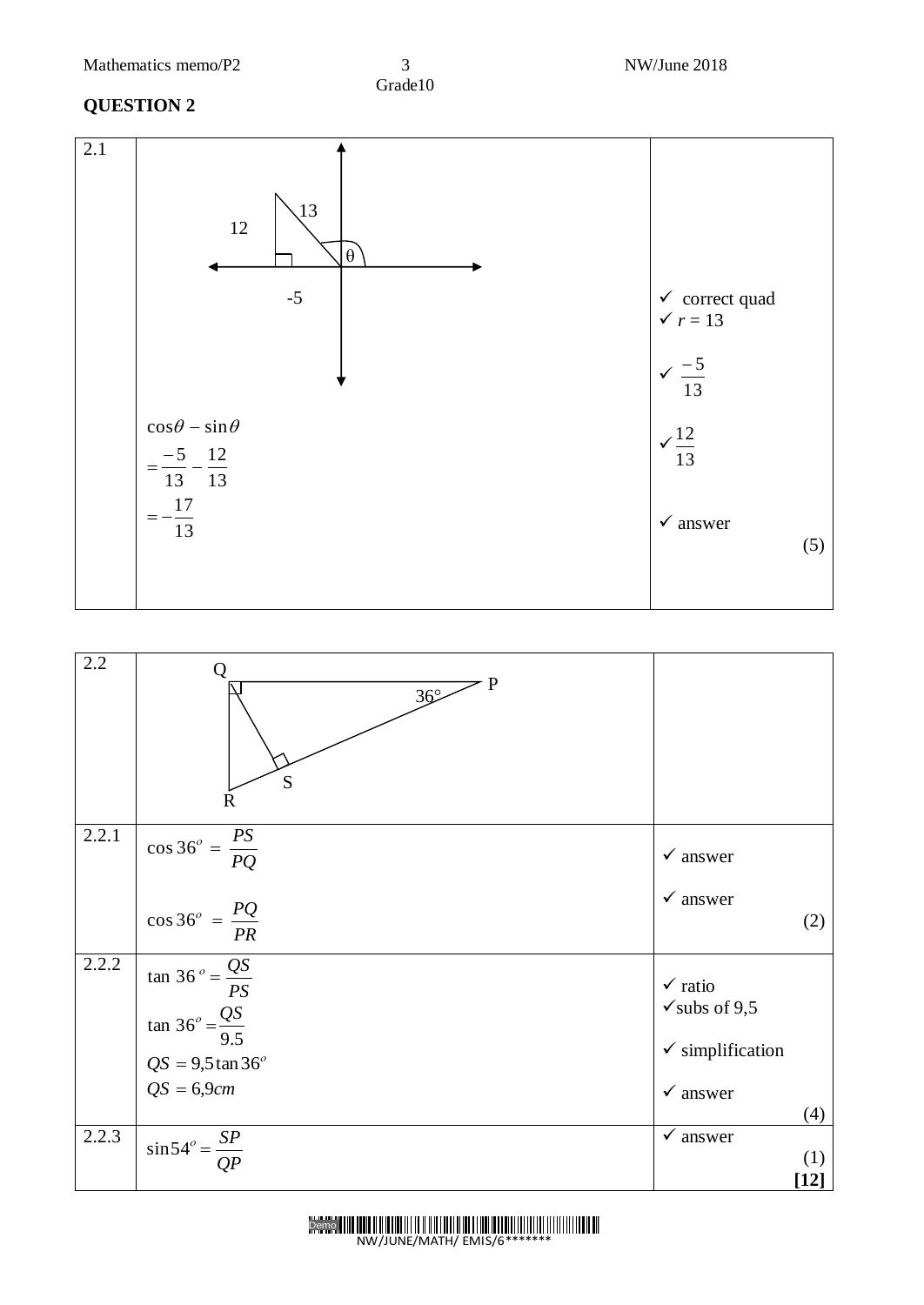Mathematics memo/P2 4 NW/June 2018

Grade10

| 3.1 | $\sin \beta = \frac{opp}{hyp}$<br>$\sin \beta = \frac{122}{1200}$<br>$\beta = 6^{\circ}$ | $\checkmark$ ratio<br>$\checkmark$ Substitution<br>Answer<br>$\checkmark$ |
|-----|------------------------------------------------------------------------------------------|---------------------------------------------------------------------------|
|     | <b>Answer only: full marks</b>                                                           | (3)                                                                       |

|       | 72 cm<br>35°<br>$\overline{20^{\circ}}$ |                                                    |
|-------|-----------------------------------------|----------------------------------------------------|
| 3.2.1 | $\cos 15^\circ = \frac{QT}{72}$         | $\checkmark$ substitution into                     |
|       | $QT = 72 \cos 15^\circ$                 | the correct ratio<br>$\checkmark$ simplification   |
|       | $QT = 69,55cm$                          | $\checkmark$ answer                                |
|       |                                         | (3)                                                |
| 3.2.2 | $\cos 35^\circ = \frac{QT}{TR}$         | $\checkmark$ substitution into                     |
|       |                                         | the correct ratio                                  |
|       | $TR = \frac{69,55}{\cos 35^{\circ}}$    | $\checkmark$ simplification<br>$\checkmark$ answer |
|       |                                         |                                                    |
|       | $TR = 84,90cm$                          | (3)                                                |
|       |                                         |                                                    |
|       |                                         | [9]                                                |

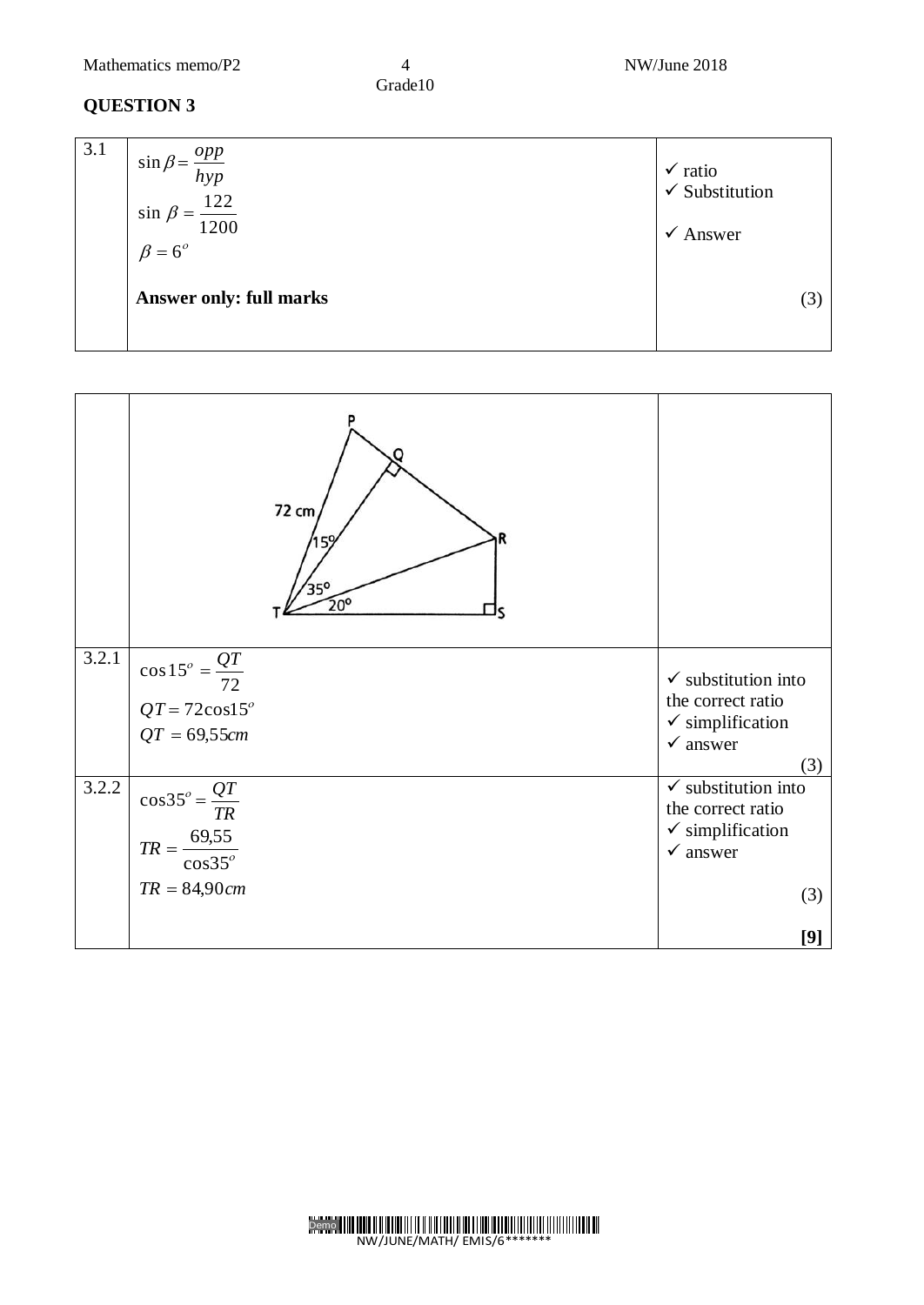

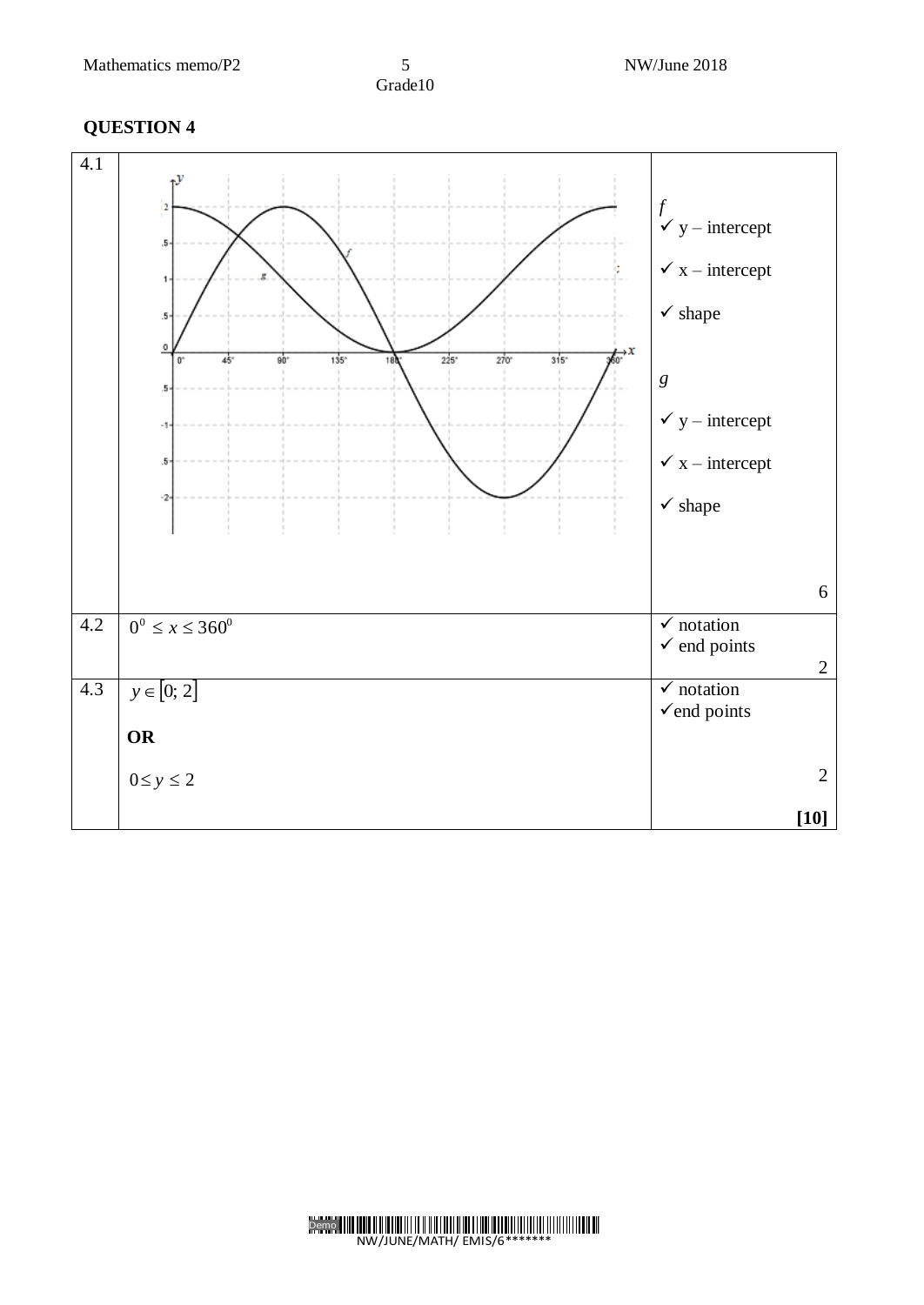|                  | K<br>2х<br>P<br>6x<br>М<br>о                                                                                                                      |                                             |
|------------------|---------------------------------------------------------------------------------------------------------------------------------------------------|---------------------------------------------|
| $\overline{5.1}$ | $\hat{L} = \hat{M}$<br>$(\angle s$ opp = sides)<br>$\hat{L} + \hat{M} + 2x = 180^{\circ}$<br>$(\Sigma \text{ of } \angle s \text{ of a } \Delta)$ | $\sqrt{R}$<br>$\checkmark$ S $\checkmark$ R |
|                  | $2M + 2x = 180^0$<br>$\hat{M} = 90^0 - x$                                                                                                         | $\checkmark$ value of $\hat{M}$             |
|                  | $6x+90^0 - x = 180^0$<br>$(co$ - int $\angle s$ $PQ$ $ KM)$                                                                                       | $\checkmark$ S $\checkmark$ R               |
|                  | $5x = 90^0$<br>$x=18^0$                                                                                                                           | $\checkmark$ answer<br>(7)                  |